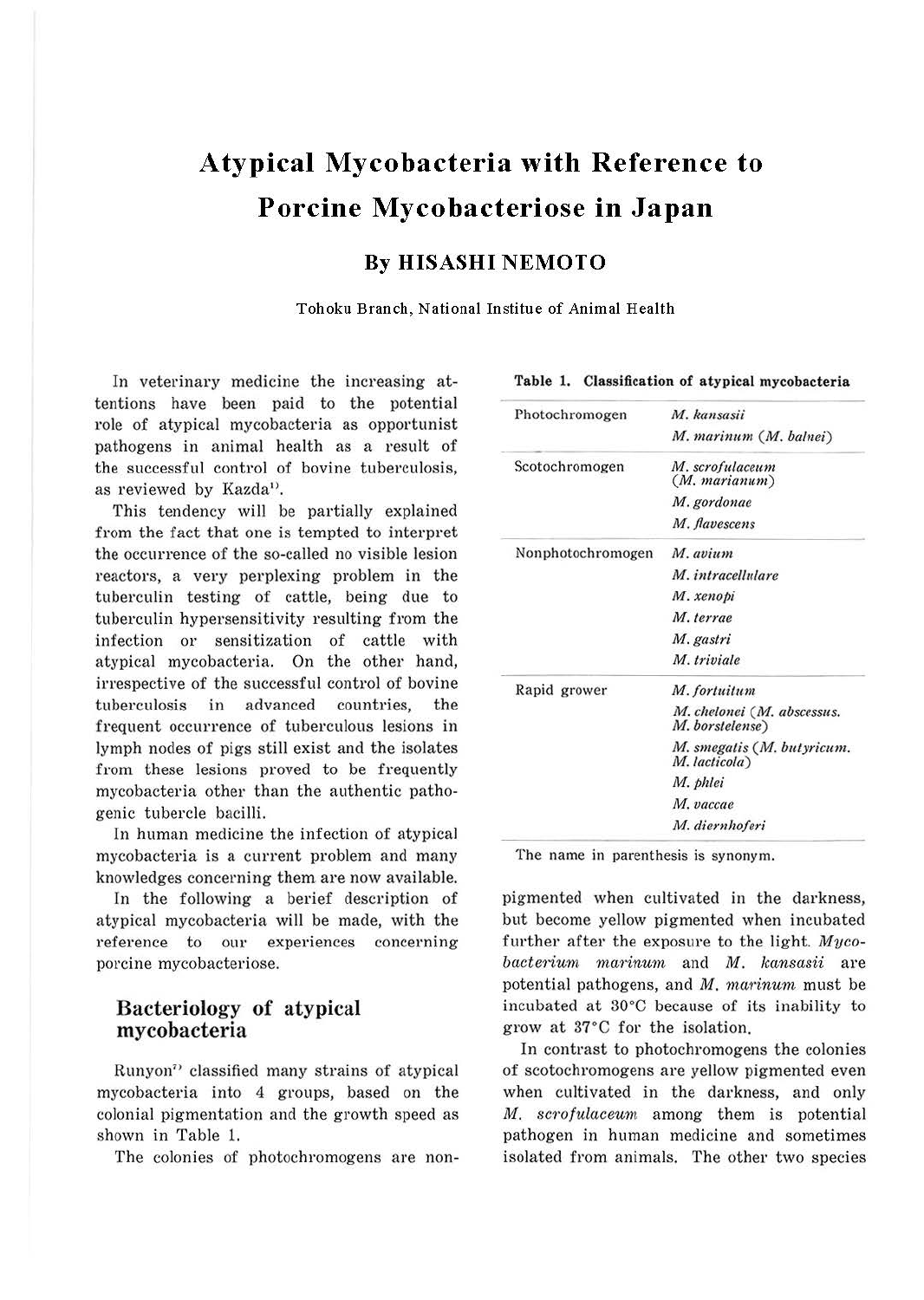are saprophytes and M. gordonae is alike to tap water scotochromogens in the cultural characteristics. M. flavescens showing rough colonial appearance is often included into rapid growers due to its rather speedy growth.

The colonies of nonphotochromogens are usually nonpigmented, and *M. intracellulare*, M. xenopi, M. terrae, M. gastri and M. triviale are included in this group and sometimes M. avium is also included from its close resemblance with M. intracellulare in its biochemical characters. M. intracellulare and  $M.$  xenopi are potential pathogens and the former is frequently isolated from human and animal materials and consists of many serotypes as demonstrated by Schaefer<sup>9</sup>. M.  $xenoni$ is yellow pigmented, but usually included into nonphotochromogen for convenience. The other nonphotochromogens are saprophytes.

Many species of mycobacteria found in the surroundings which usually grow within 10 days are named rapid growers and among them M. fortuitum and M. chelonei are potential pathogens.

Many identification methods and techniques are available at present, and the methods employed for clinical microbiology must be no elaborate and time-consuming ones because the differentiation of potential pathogens from saprophytic mycobacteria is important as pointed out by Runyon<sup>8)</sup>.

For these reasons the identification schema shown in Table 2 is employed for the presumptive identification of mycobacterial isolates in the author's laboratory.

Usually rapid growers are positive for formamidase test<sup>16)</sup> and further differentiation of M. fortuitum and M. chelonei from the others is made employing arylsulfatase test<sup>5)</sup>. The arylsulfatase negative strains may be saprophytes. For the confirmation of M. for $tuitum$  nitrate reductase test<sup>3</sup>, degradation of  $0.1\%$  salicylate<sup>13</sup> and the growth on MacConkey agar are examined, because M. fortuitum is usually positive to these tests.

Formamidase negative isolates are differentiated based on the colonical pigmentation into photo-, scoto- and nonphotochromogens respectively. The difference in the cultural temperature is useful for the identification of M. marinum as stated above. M. scrofulaceum is positive for urease test<sup>12)</sup> and negative for Tween 80 hydrolysis<sup>14)</sup> and nitrate reductase tests.

For the differentiation of nonphotochromogens the Tween 80 hydrolysis test is indis-

|                            | Isolates                     |                |          |                                      |        |
|----------------------------|------------------------------|----------------|----------|--------------------------------------|--------|
|                            | Acidfastness                 |                |          |                                      |        |
|                            | Formamidase test             |                |          |                                      |        |
|                            | Negative                     |                |          | Positive                             |        |
| Nonpigmented               | Pigmented                    |                |          | Arylsulfatase test                   |        |
| Hydrolysis of Tween 80     | The effect of light exposure |                | Negative | Positive                             |        |
| Positive<br>Negative       | No                           | Yes            |          | Nitrate reductase                    | $+$    |
| Urease                     | Scotochromogen               | Photochromogen |          | Degradation of<br>$0.1%$ salicylate. | $^{+}$ |
| Nitrate<br>/±<br>reductase | Hydrolysis of<br>Tween 80    |                |          | Growth on<br>MacConkey agar          | $+$    |
|                            | Nitrate<br>reductase         |                |          | M. fortuitum                         |        |
|                            | Urease<br>$+$                |                |          |                                      |        |
| M. avium                   | M. scrofulaceum              |                |          |                                      |        |
| M. intracellulare          |                              |                |          |                                      |        |

**Table 2. The presumptive identification of atypical mycobactria**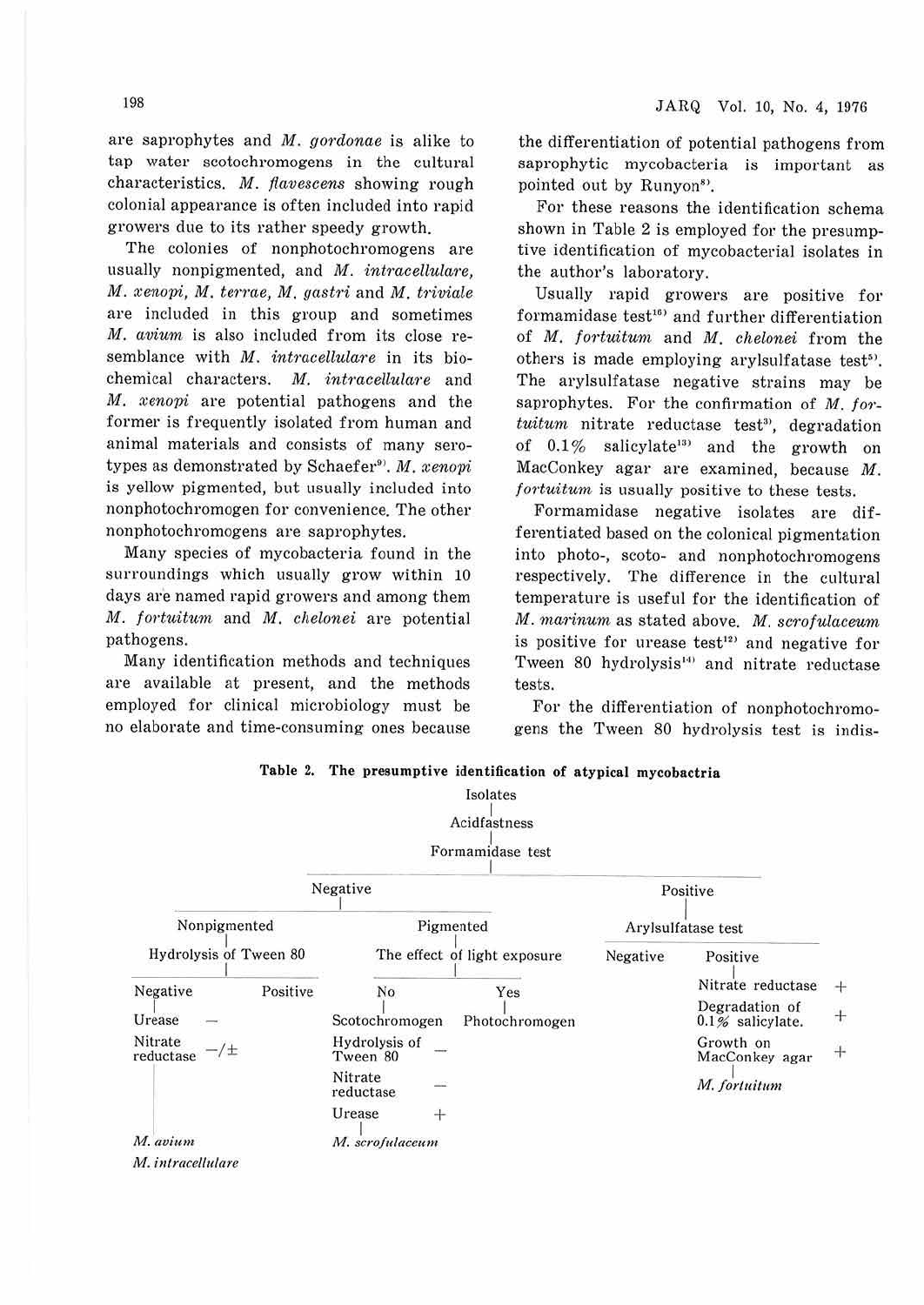pensable and the test-positive mycobacterial isolates are saprophytes. M. avium and M. intracellulare are negative for urease and nitrate reductase tests and serological identification and chicken inoculation test can be canied out for the further identification.

In practise  $M.$  avium-intracellulare-scro $fulacuum$  complex and  $M$ . fortuitum complex are frequently isolated from clinical materials.

## **Porcine mycobacteriose in Japan**

Many papers concerning porcine myco $b$ acteriose<sup>2,4,11</sup>) were published in foreign countries. In the following, studies in Japan are presented.

The identification of mycobacterial isolates from tuberculoid lesions in the mandibular lymph nodes of pigs was attempted in the author's laboratry. From the first survey at Tachikawa slaughter-house in 1970, 4 nonchromogenic rapid growers, 4 scotochromogens and 21 nonphotochromogens were obtained, and 3 rapid growers proved to be  $M.$  fortuitum and 4 scotochromogens to be M. scrofulaceum respectively. Among 21 nonphotochromogens 6 urease-negative and Tween 80 hydrolysis test-positive strains,

and 3 urease and nitrate reductase-positive and Tween 80 hydrolysis-negative strains were detected. The remaining 12 ones proved to be M. intracellulare. From the second survey in 1971, 10 nonchromogenic and 2 chromogenic rapid growers, 1 scotochromogen and 25 nonphotochromogens were obtained. Ten nonchromogenic rapid growers proved to be M. fortuitum and the other chromogenic strains to be saprophytes respectively. Among 25 nonchromogens 13 ureasenegative and Tween 80 hydrolysis-positive strains and 1 urease and nitrate reductasepositive and Tween 80 hydrolysis-negative strain were detected respectively. The remaining 11 nonphotochromogens proved to be M. intracellulare. The serotypes of these isolates of M. intracellulare according to Schaefers classification are shown in Table 3.

Nine mycobacterial isolates from pigs at Hiroshima were made available and 8 strains proved to be M. intracellulare and the other one to be M. fortuitum respectively.

Yachida et al. proved many mycobacterial isolates from tuberculoid lesions in mesentric lymph nodes of pigs in Hokkaido to be M. intracellulare as their serotypes were those shown in Table 3.

| Serotypes         | Origin of isolates |           |          |                |
|-------------------|--------------------|-----------|----------|----------------|
|                   | Tachikawa          | Hiroshima | Hokkaido | Total          |
| Шa                | 0                  | 0         | 2        | $\mathfrak{D}$ |
| Шс                |                    |           |          |                |
| IV                |                    |           |          |                |
| Davis             |                    |           | 62       | 70             |
| Watson            | 4(1)               |           |          |                |
| New type (T96)    |                    |           |          |                |
| New type $(116)*$ |                    |           |          |                |
| Dent              |                    |           |          |                |
| Altman            | 2(1)               |           | 0        |                |
| Avium 3           | 1(1)               |           |          |                |
| Unidentified      | 0                  |           |          |                |
| Total             | 26                 | 8         | 70       | 104            |

**Table** 3. **Serotypes of** *M. avium-intracellulare* **complex of porcine origin in Japan** 

\* This strain was identified to be a new serotype, but later found to be M. avium serotype 2 by Dr. Schaefer.